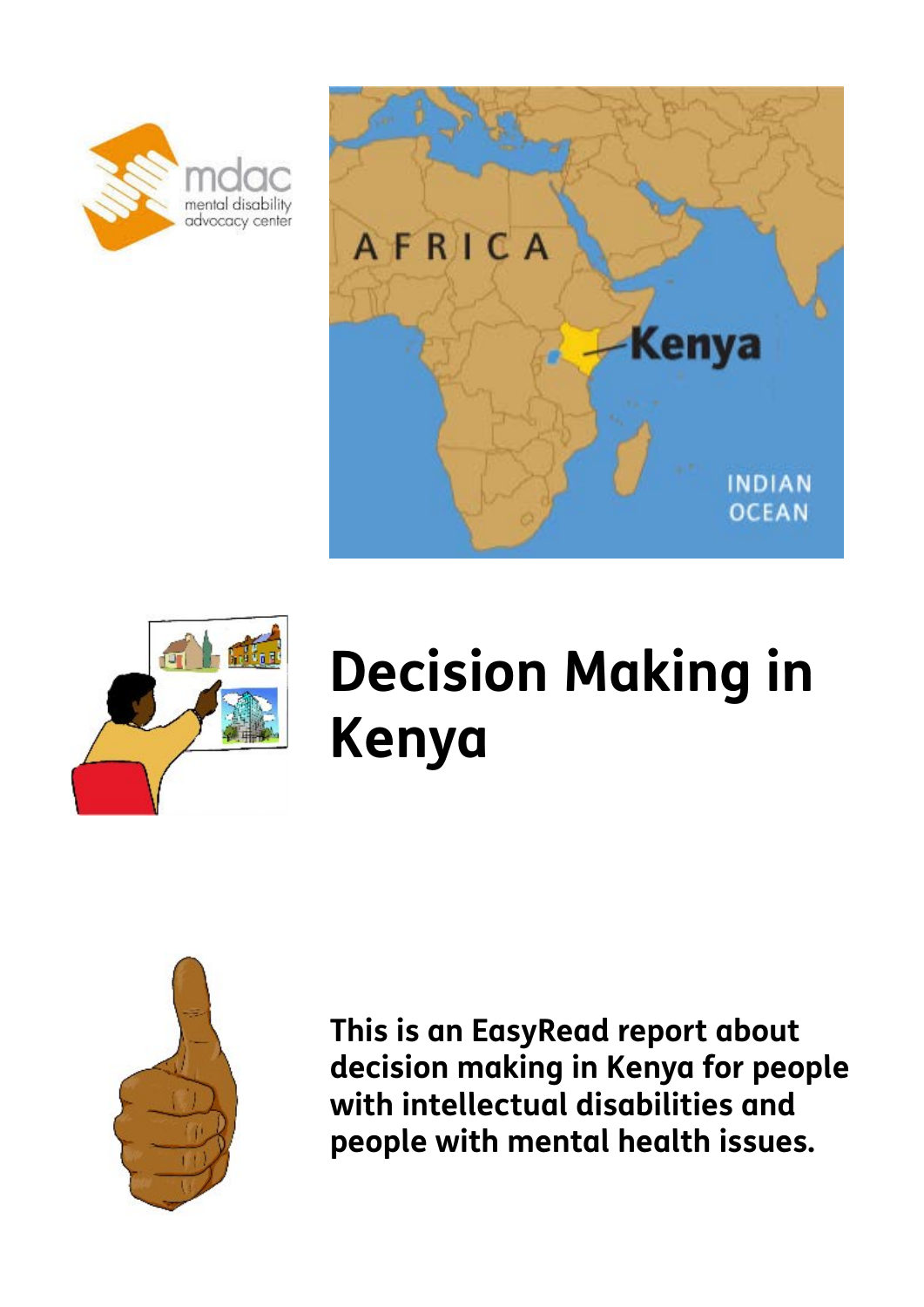

# **About this paper**



This is an EasyRead report about decision making in Kenya for people with intellectual disabilities and people with mental health issues.



In 2012 we asked people in Kenya who makes decisions and what to do about supporting people to make their own decisions.



We then wrote this report about what was happening at the moment and what we think should change.



For a longer version of this report and more about us please see our website: **www.mdac.info/en**



This report has been written by MDAC.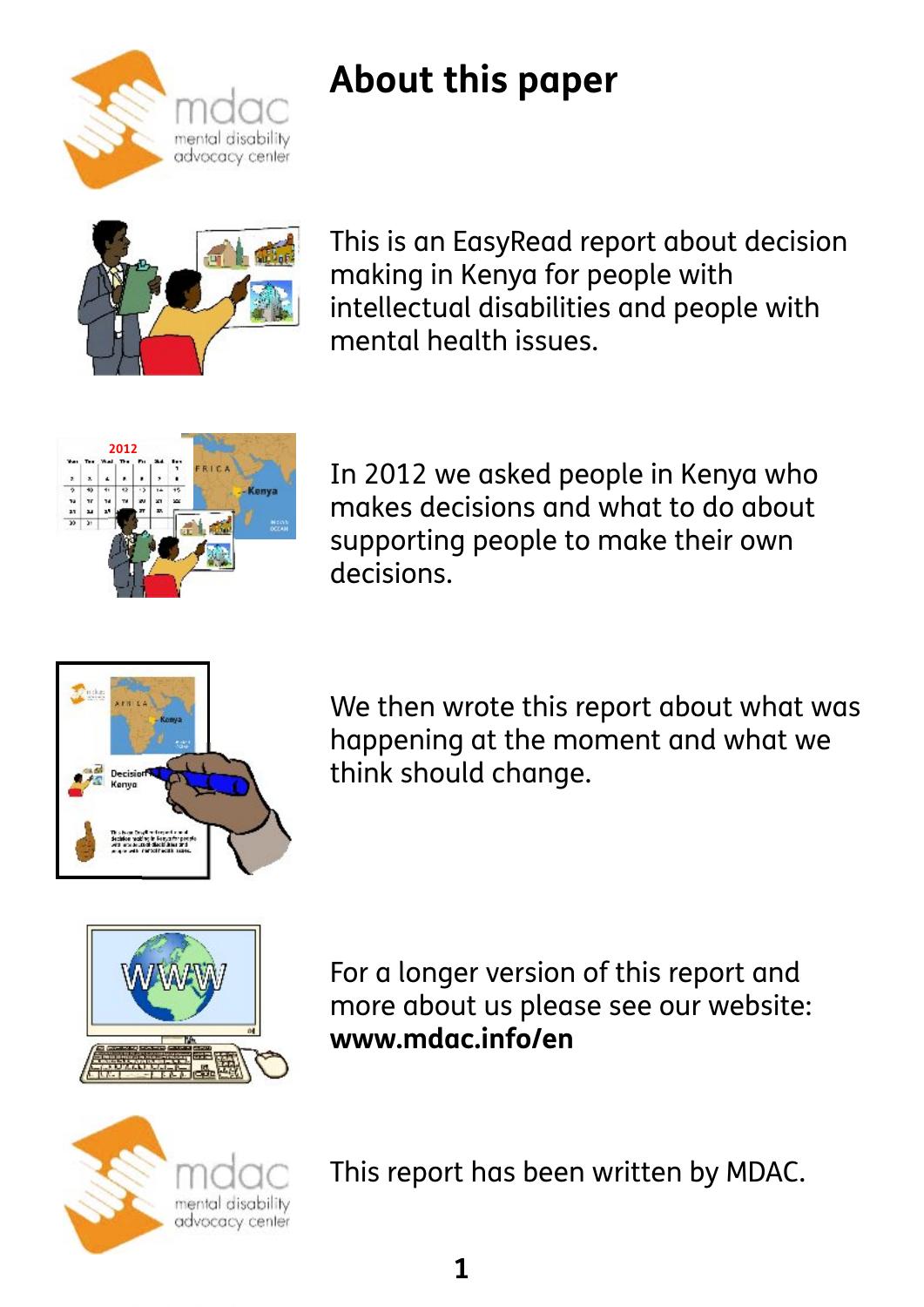





# **What is MDAC?**

We are an advocacy organisation called the Mental Disability Advocacy Center, or MDAC for short.

Advocacy is about helping people with mental disabilities speak up for themselves, and to be heard by others.

This is to help make things better in their lives.

We work in Europe, Africa and Asia with people with intellectual disabilities and people with mental health issues.

#### **Rights and the law**

Most countries have a law about who decides things if they think someone cannot decide for themselves.



The United Nations (this is all the governments in the world) has also said that people with intellectual disabilities and people with mental health issues have the same right to decide things for themselves, as everyone else in the country.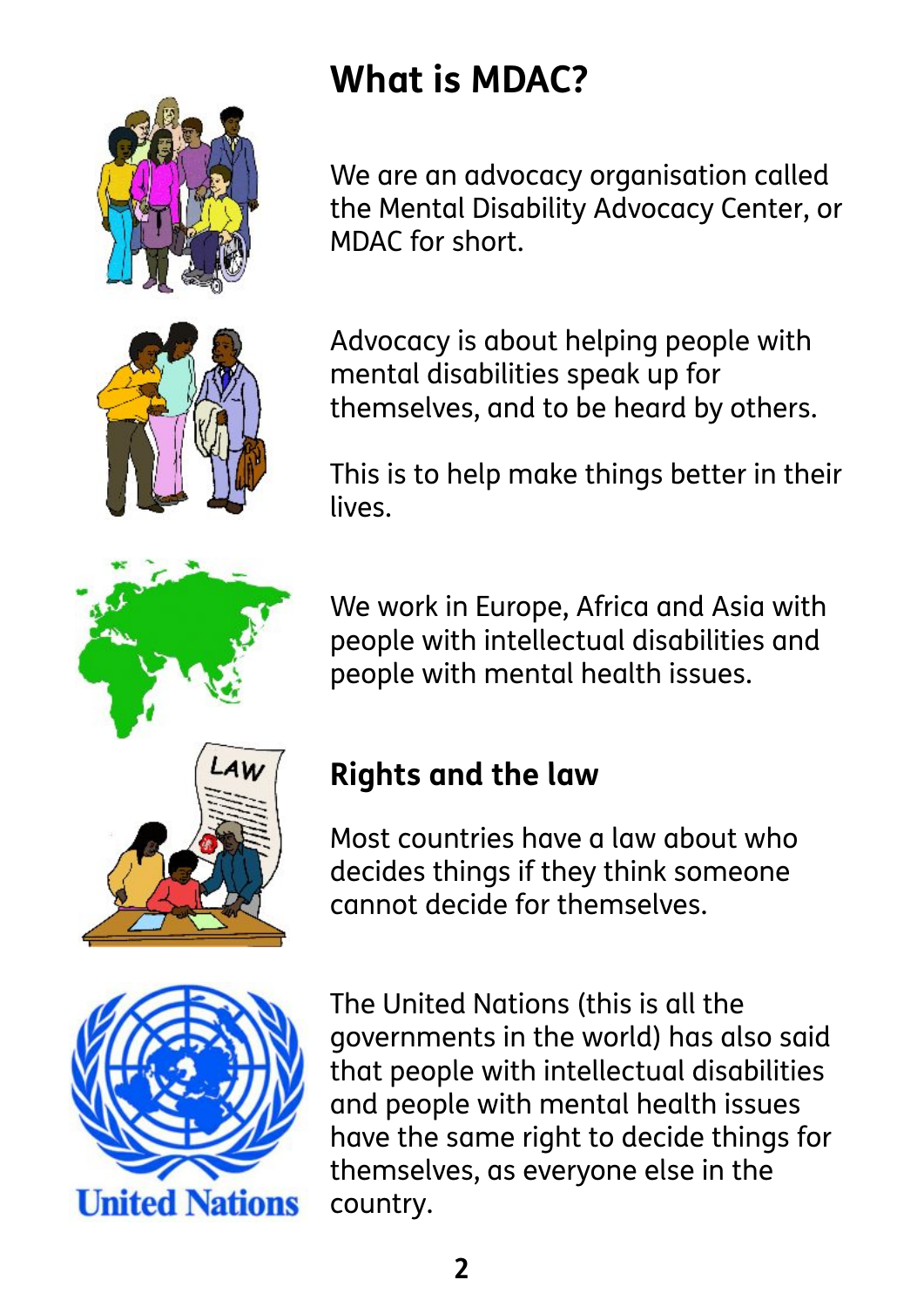

They also say people should have help and support to decide things, if they need it.



This is written in the UN Convention on the Rights of Persons with Disabilities or CRPD for short.



You can see an Easy Read version of this here: **http://tinyurl.com/p6mrbn6**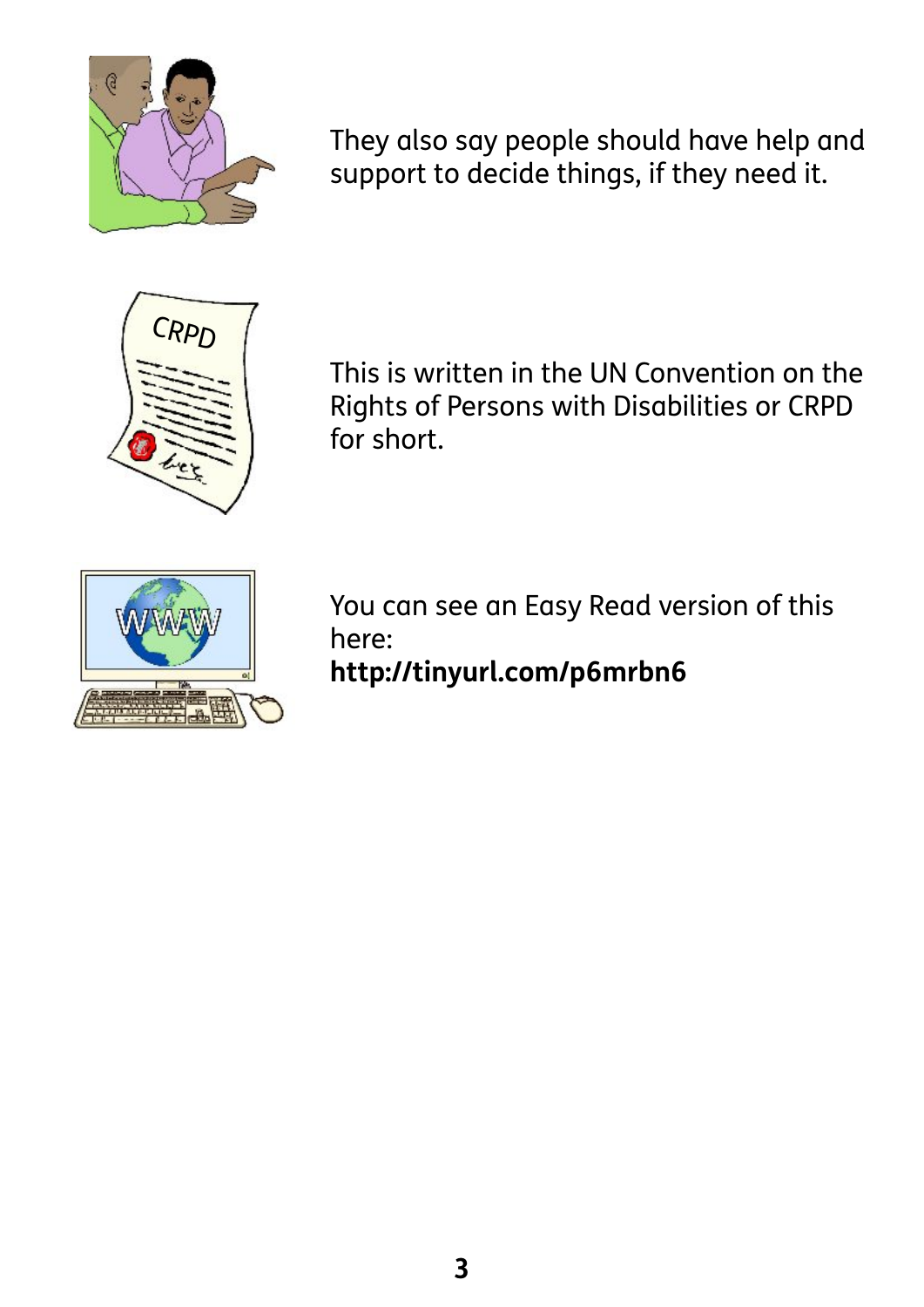

# **What we found out about people with mental disabilities making decisions in Kenya**

We found that:

people thought those with intellectual disabilities or people with mental health issues often could not make their own decisions



often other people took charge and made decisions for them instead



people with intellectual disabilities or people with mental health issues were not treated fairly in their communities

they did not get the same chances of education, jobs or health care as other people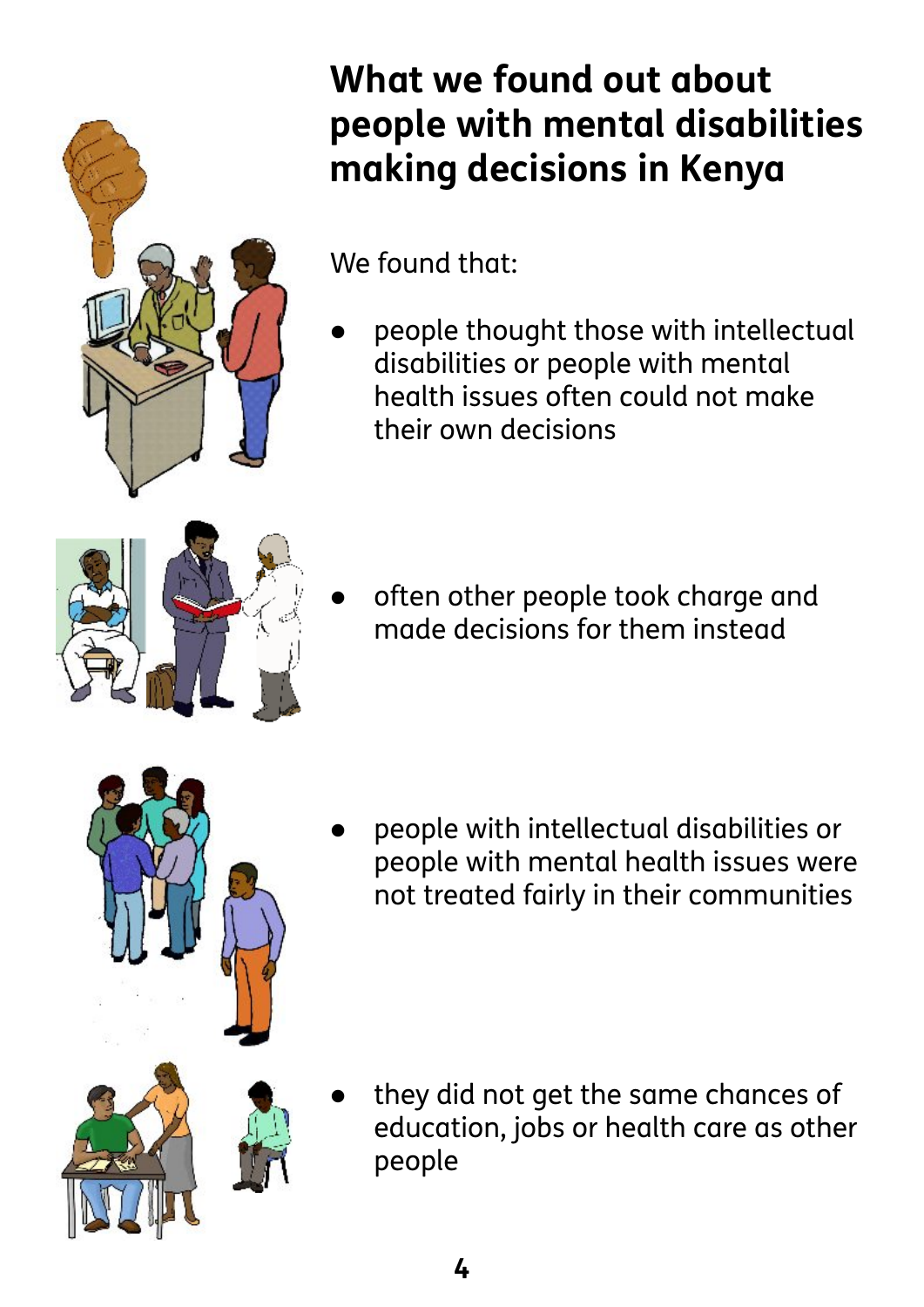

they could not go out, meet friends, or have relationships



many women said they had been raped, hurt or had operations so they could not have babies.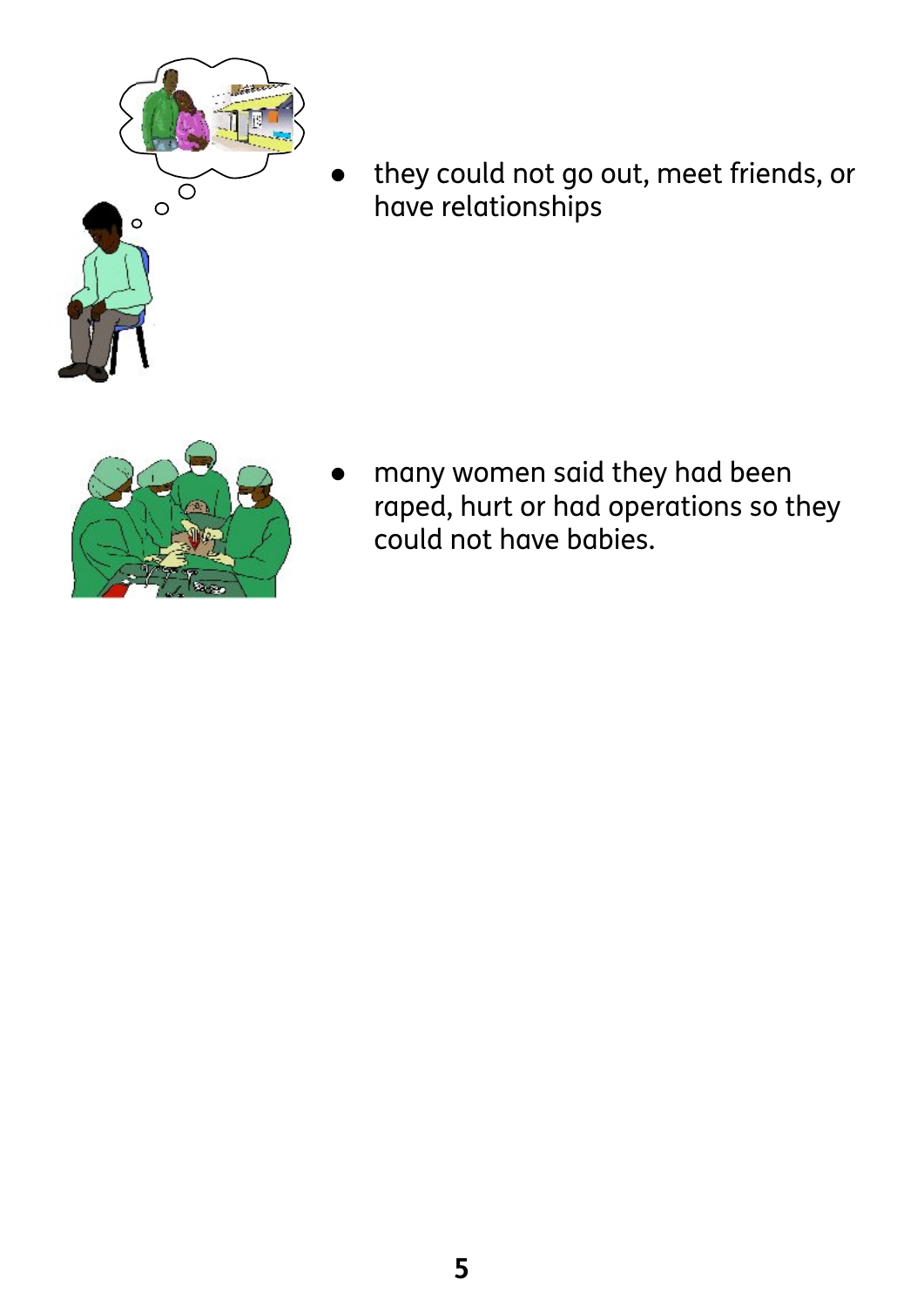

The law in Kenya:

treats all people with mental disabilities the same



lets other people make decisions even if people with mental disabilities can make their own choices



says people have to live where they are told when the courts or their families think they can't look after themselves



- treats all people with intellectual disabilities or people with mental health issues as if they can't make any of their own decisions
- does not give people support to make their own decisions



does not include their choices or wishes.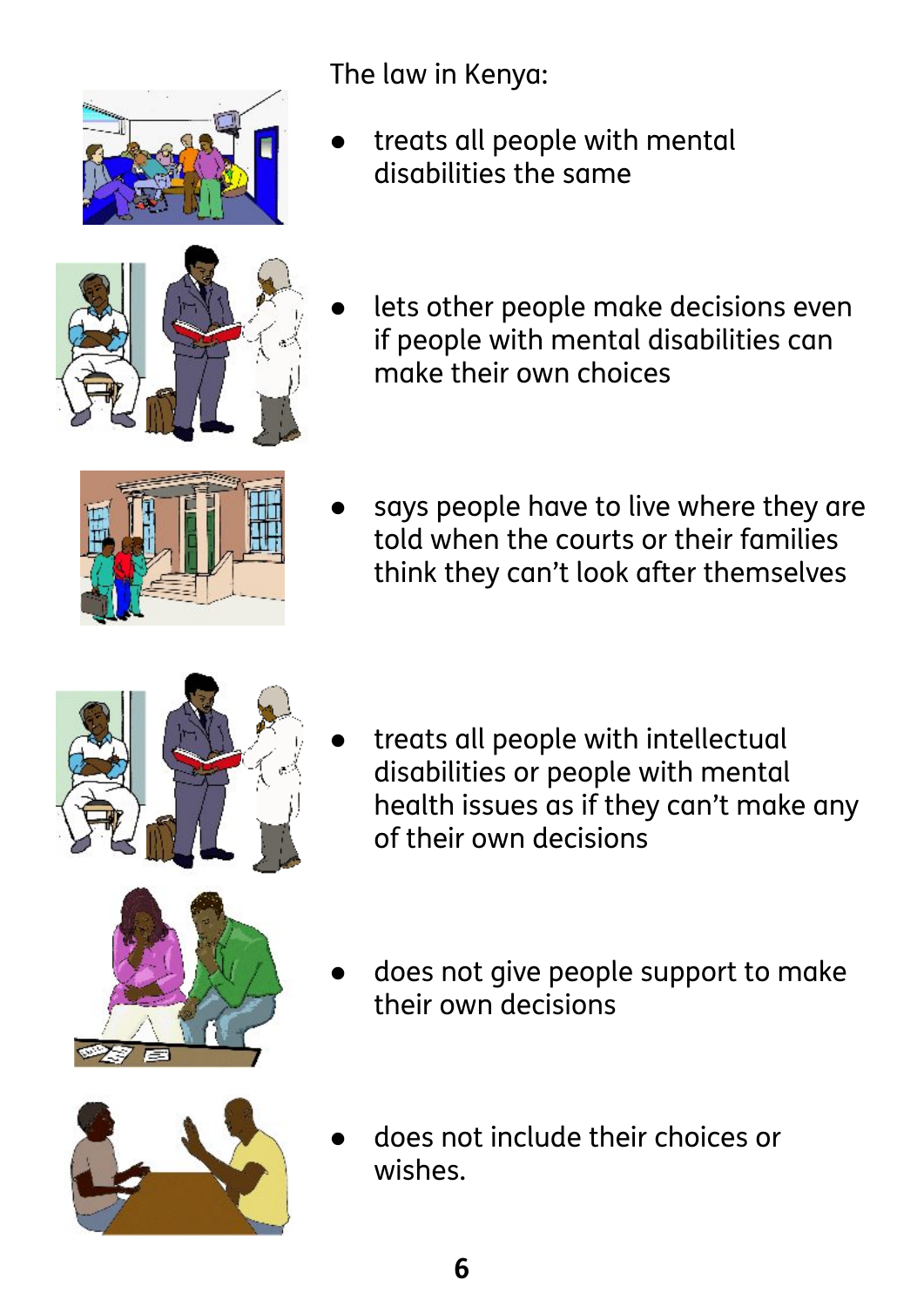People with intellectual disabilities or people with mental health issues said other people made decisions for them, which stopped them:

getting jobs

doing ordinary things

- getting help
- going to the police about abuse or being hurt





olice Station



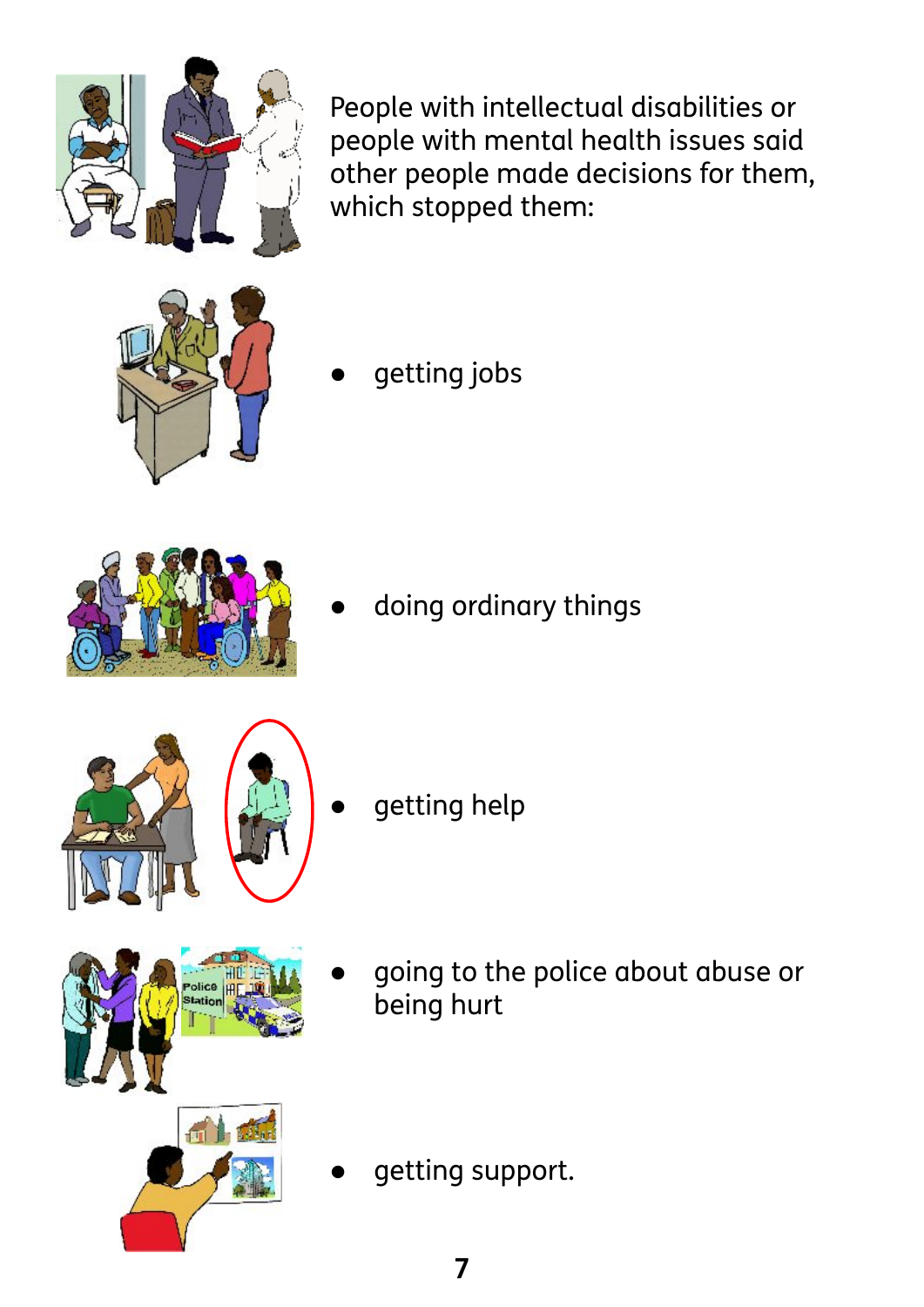

This led to people being lonely and not allowed to do the things they wanted – for example work, go to school or see their friends.



These problems were even worse for children and women.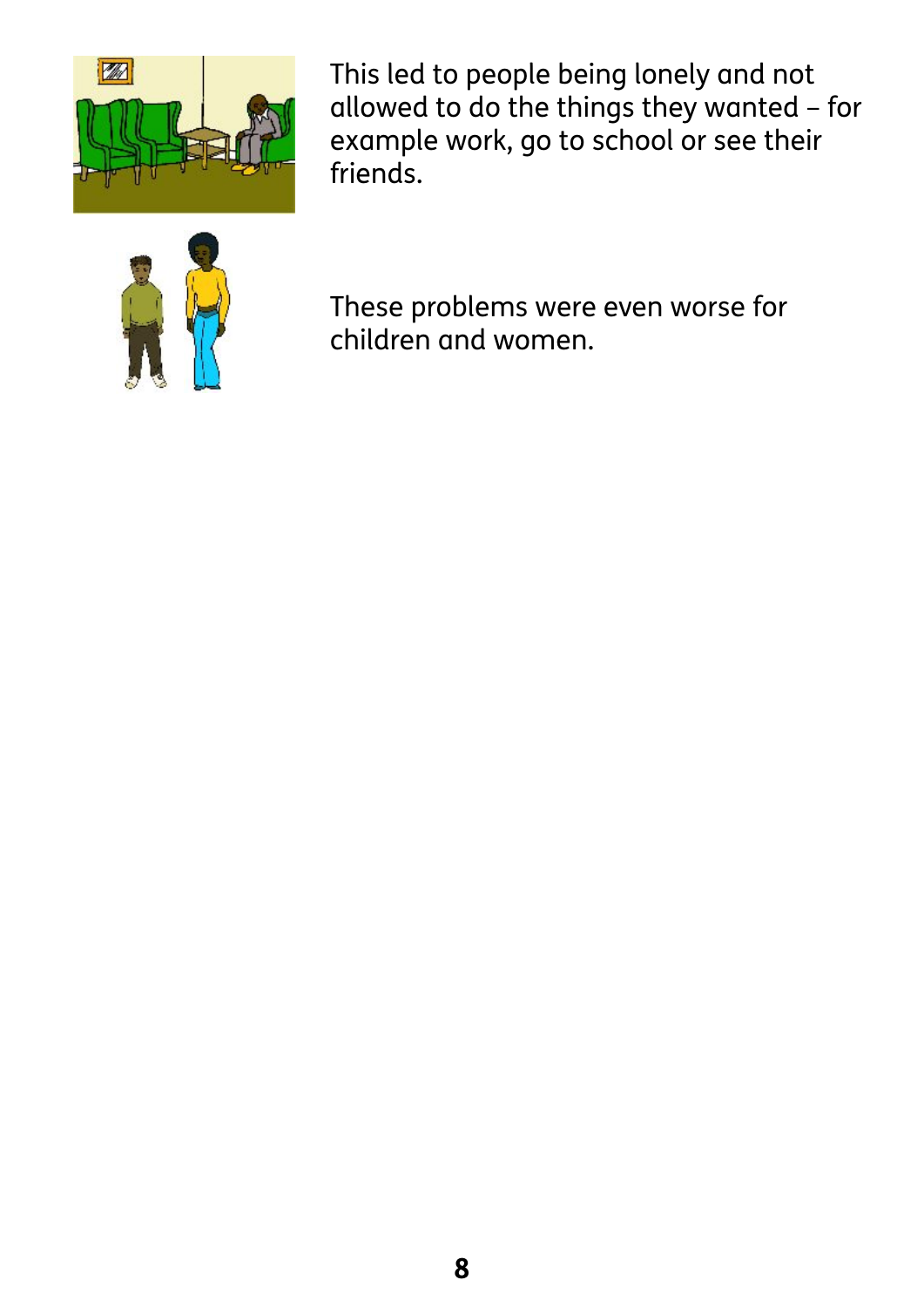



**The law in Kenya about decision making for people with mental disabilities at the moment**

At the moment the Kenyan government does not know how many people with mental disabilities are having decisions made for them, which makes it difficult to decide how to support them.



After elections in 2013 lots of laws are being looked at again and changed.



There is a new law about people with mental health issues being made.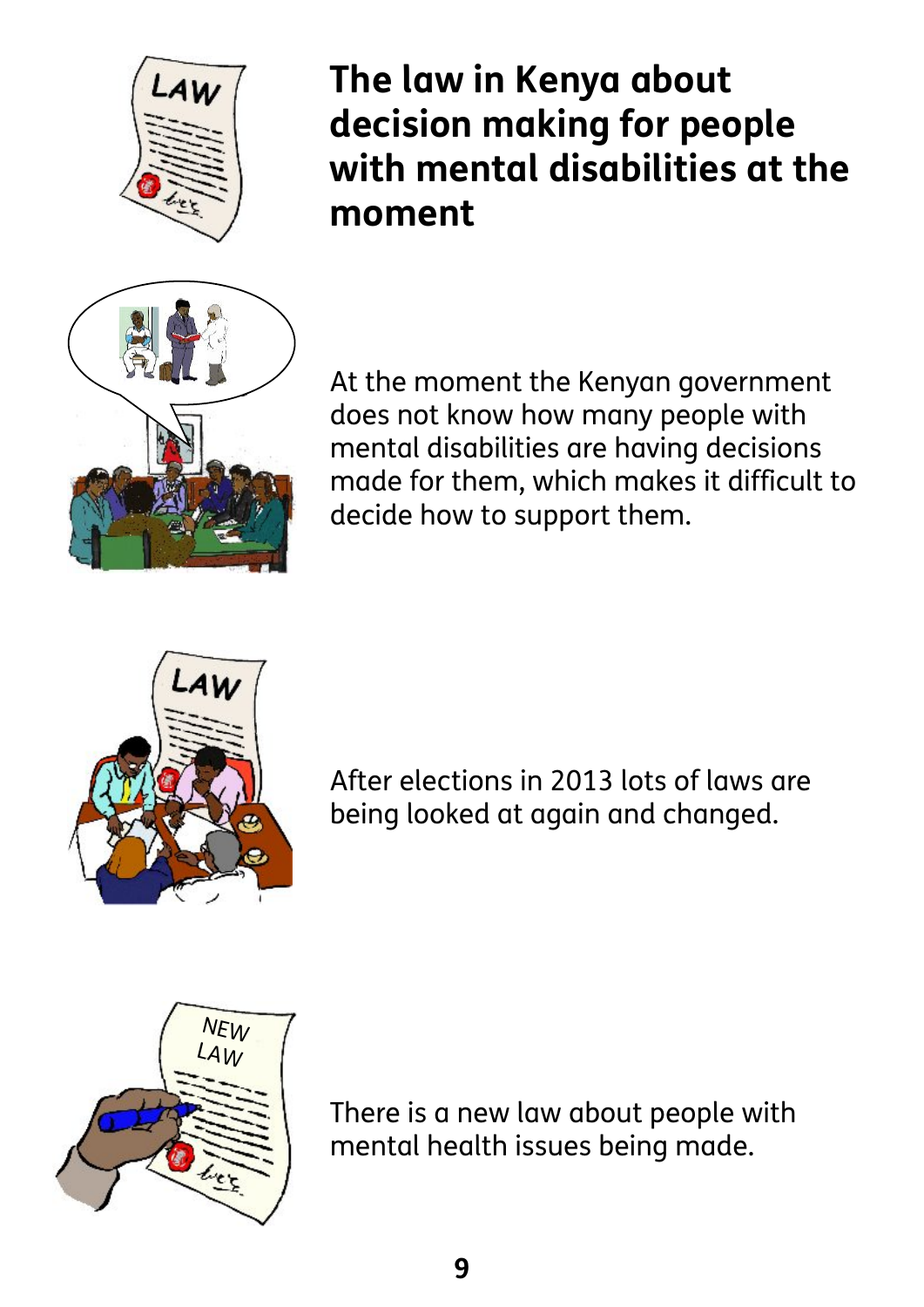

People want this to have support to make decisions in it as well.



At the moment the law does not do the things the UN CRPD says it should.



The UN CRPD is the United Nations Convention on the Rights of Persons with Disabilities.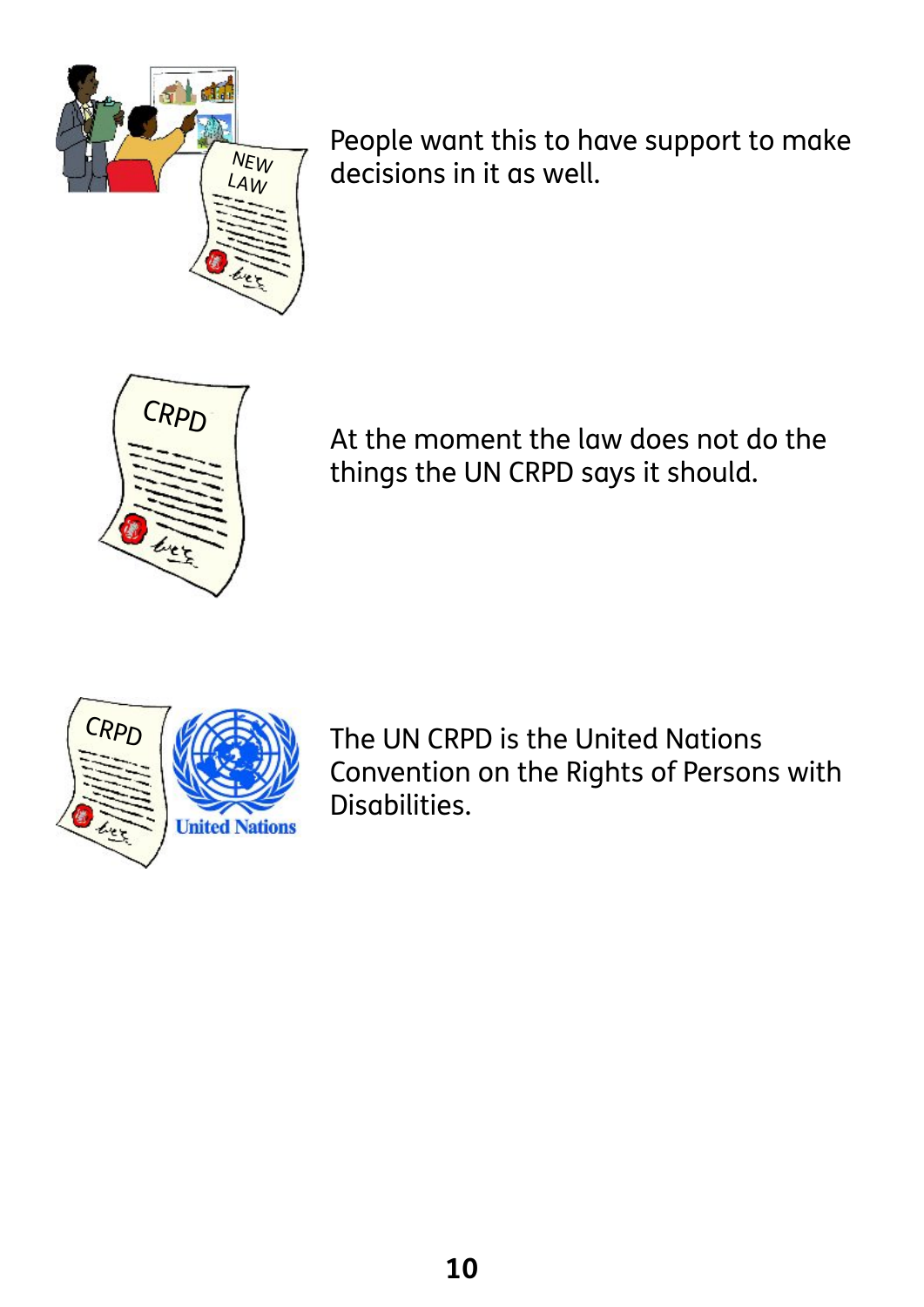

#### **The things we think the government should do**

1. Make a new law to say people with intellectual disabilities and people with mental health issues have a right to make their own decisions in all areas of their lives.

This should include rights to:

be treated fairly and equally



get equal healthcare



vote and be a politician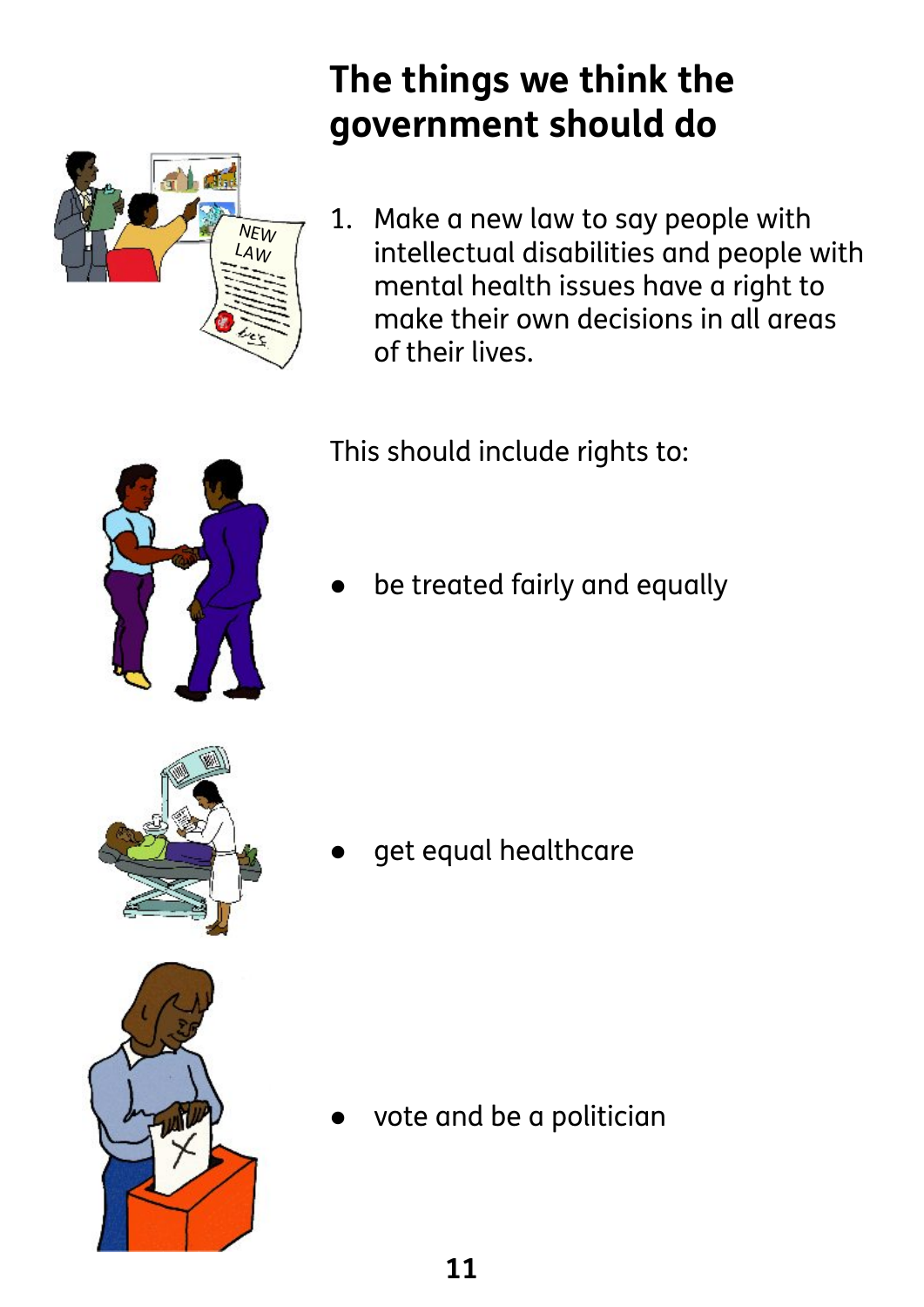

get married and have children



own a house.



Any old laws that stop these things from happening should be changed.



2. Stop any old rules that allow other people make decisions for people with mental disabilities.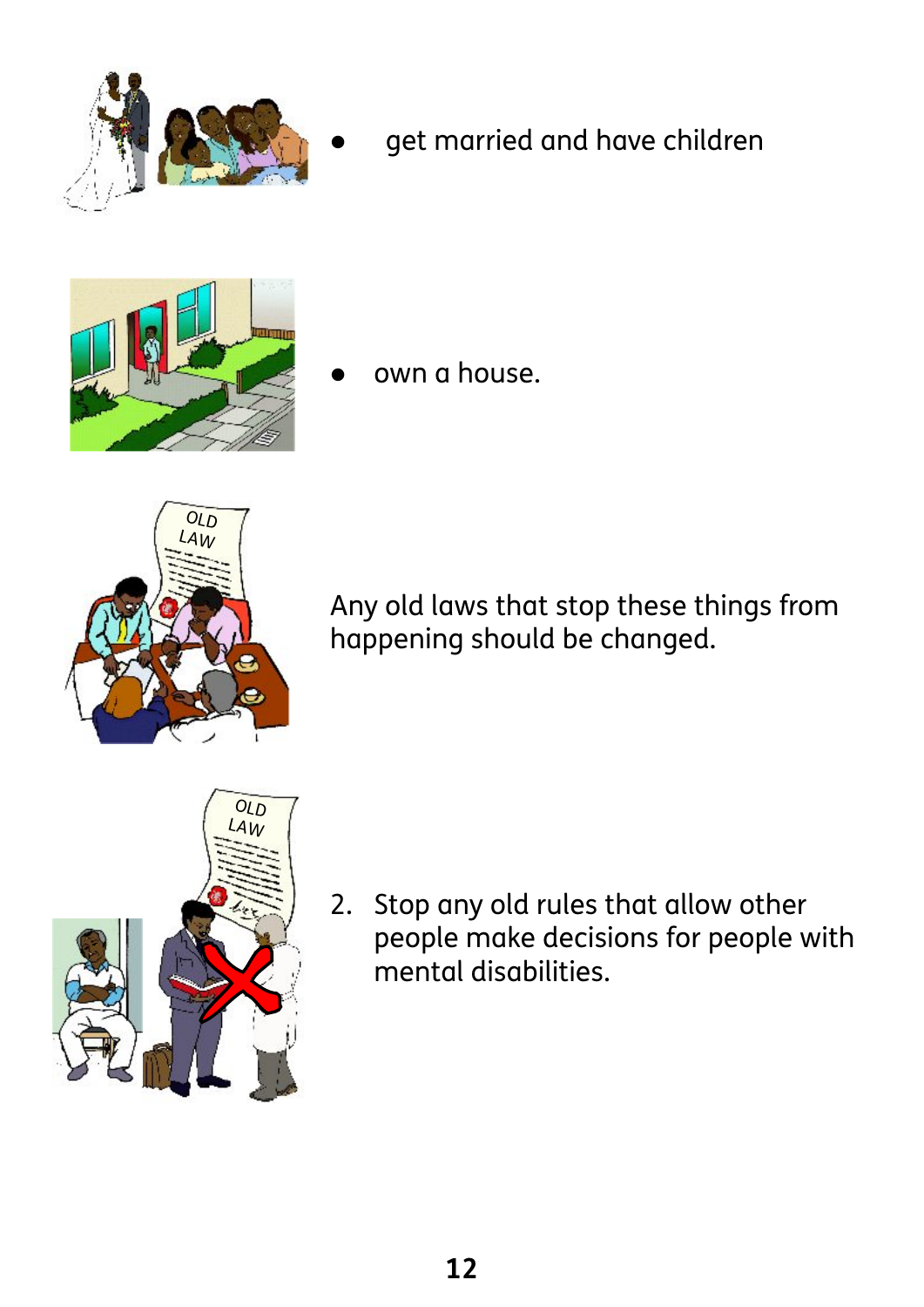

- 3. Take out of all laws words like:
- unsound mind
- mental incapacity
- mental infirmity.

This is because these words judge people with mental disabilities.



4. Help change what people think people with intellectual disabilities or people with mental health issues can't do.



Have a campaign showing what people can do.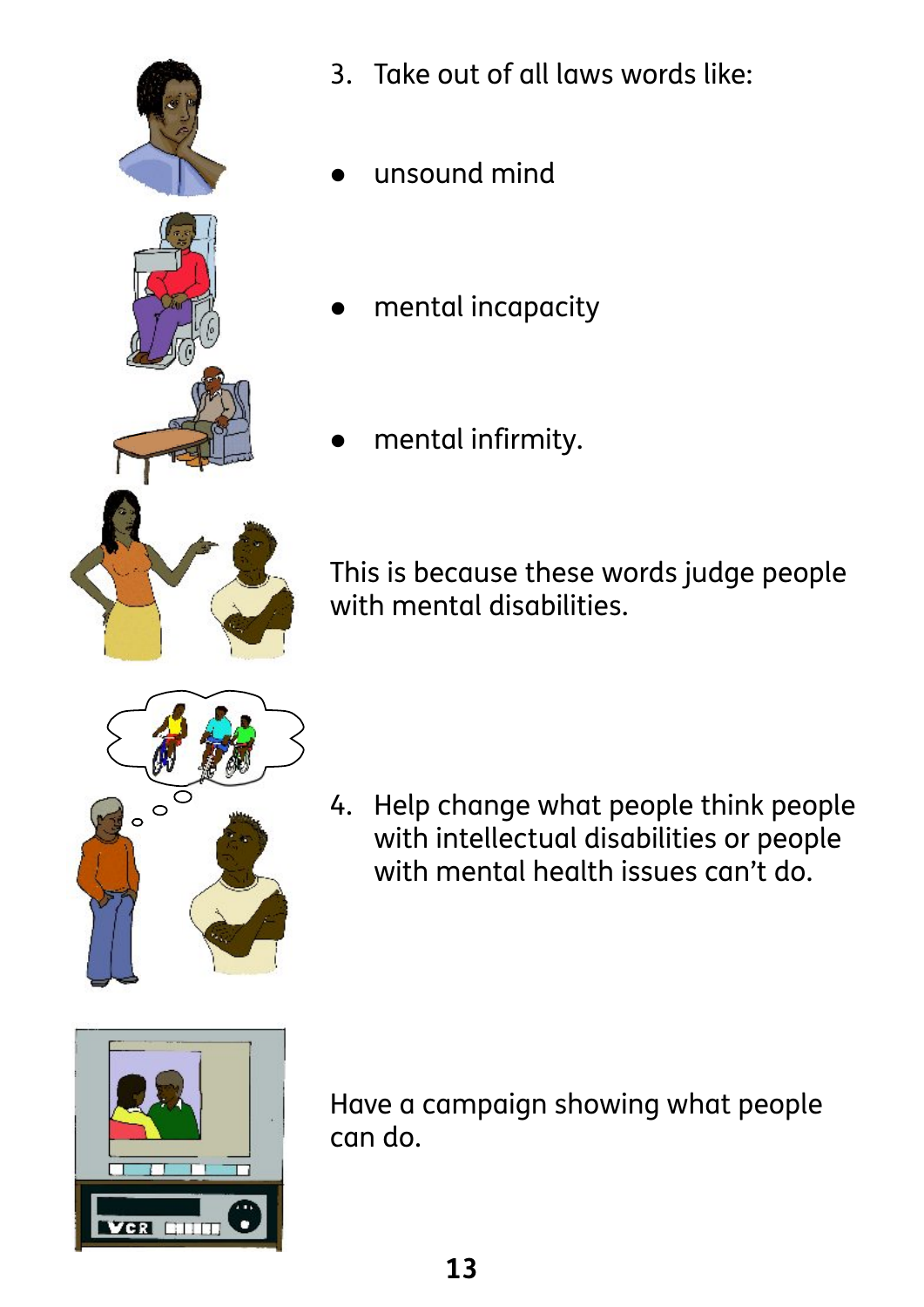

5. Show families and others good ways people have found to help them to make their own decisions.



It is really important that families, friends and others in the community support people with mental disabilities to make their own decisions.



The government should tell other people about good ways to do this.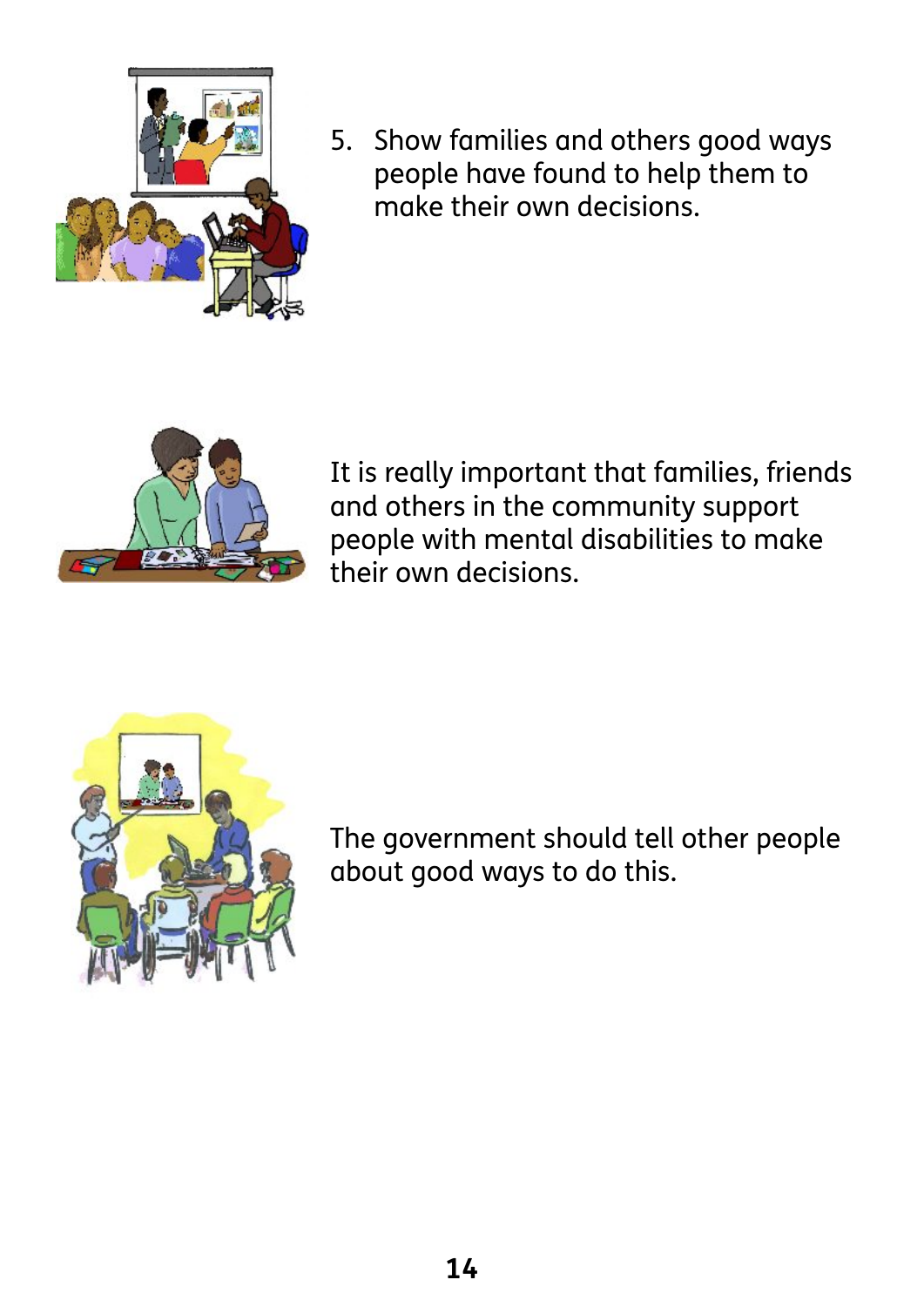

6. Set up some projects to help support people make decisions in their lives and tell others about what they find out.



7. Find out how many people with intellectual disabilities or people with mental health issues have or do not have identity cards.



The government should use this information to find out how many people get support and how many people need it.



8. Train people about supported decision making, including government, judges, doctors, police and others.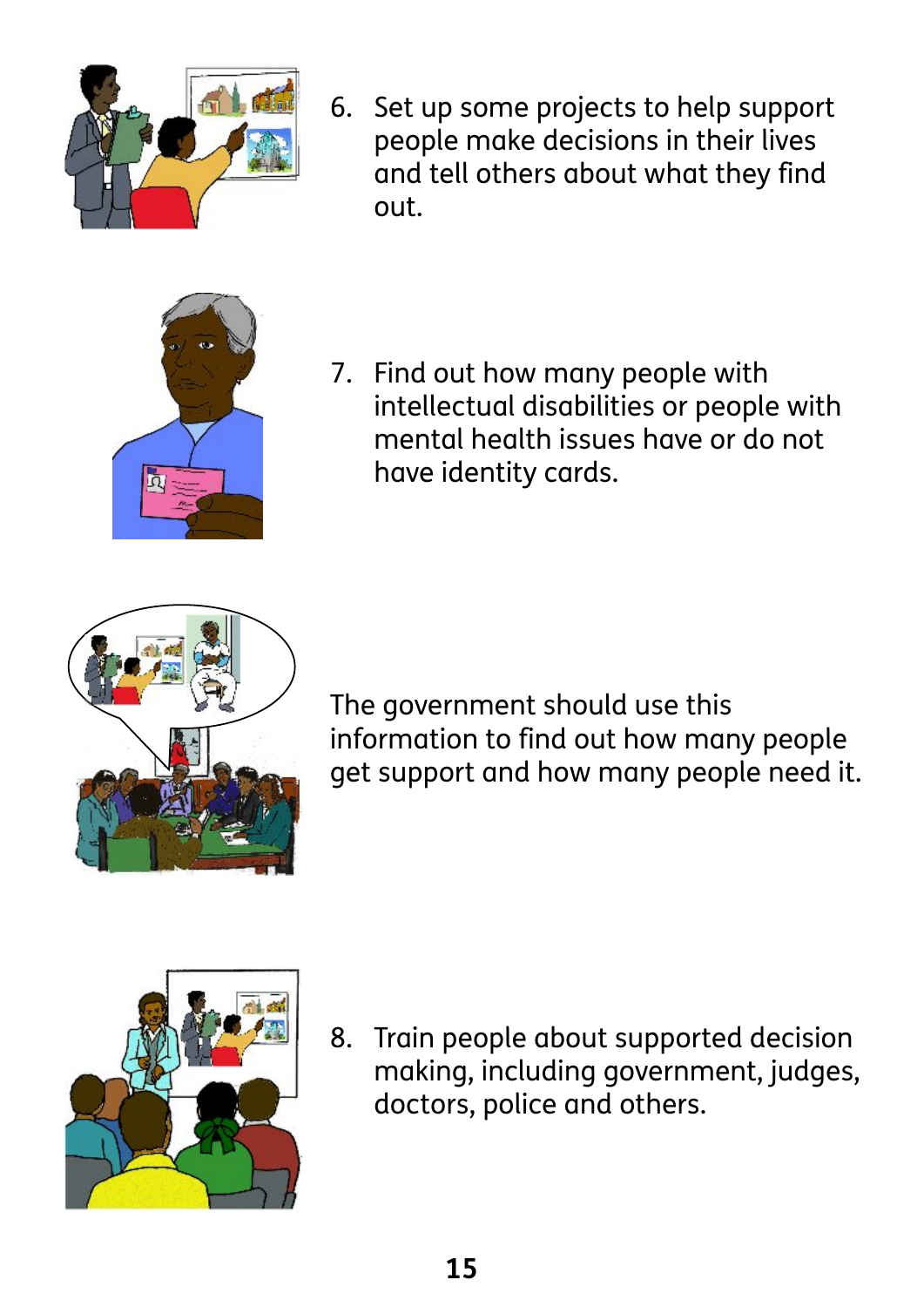9. Tell people, including people with mental disabilities, about their Human Rights and their rights to make decisions.

10. Make sure people with intellectual disabilities and people with mental health issues are kept safe from abuse.

This includes:

changing the law

giving out better information

education







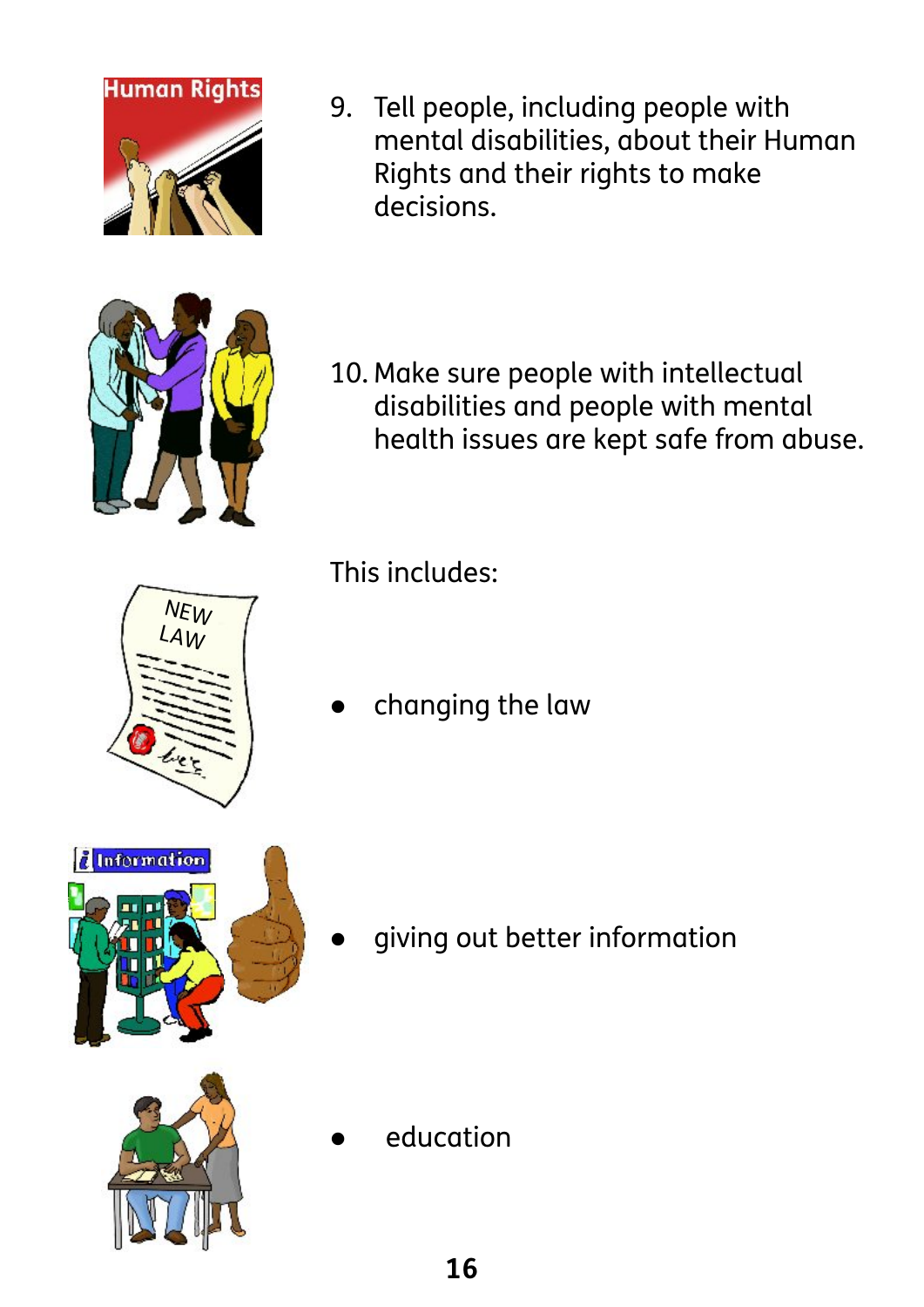

telling people what to do about abuse

how to stop abuse



protecting people who have been abused.



Doing these things will help Kenya do what the UN CRPD says they should do.



We know these changes won't happen straight away, but they need to be started and there shouldn't be delays.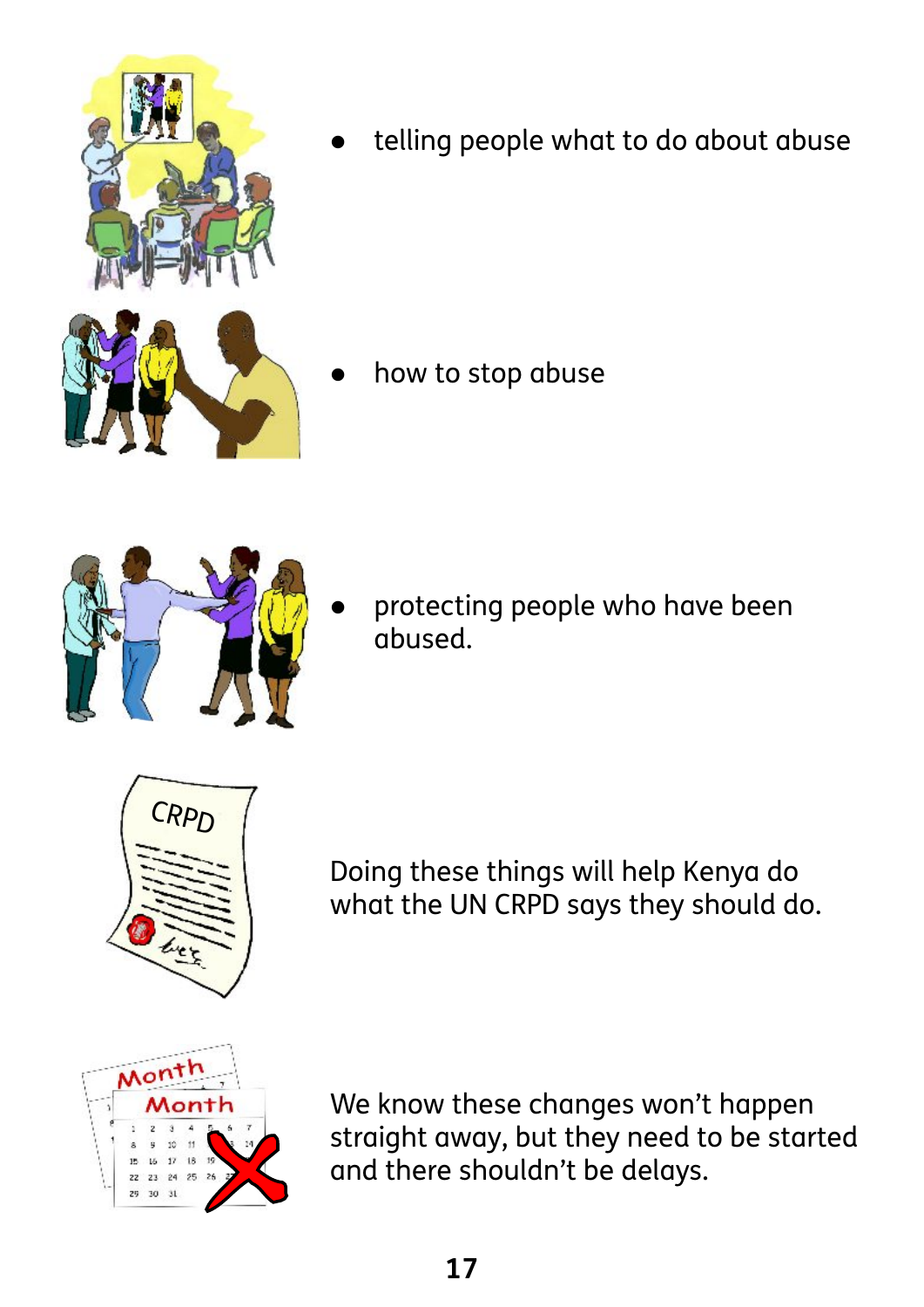

People with intellectual disabilities and people with mental health issues must be involved in helping make these changes.



We are now asking the Government in Kenya to do these things.